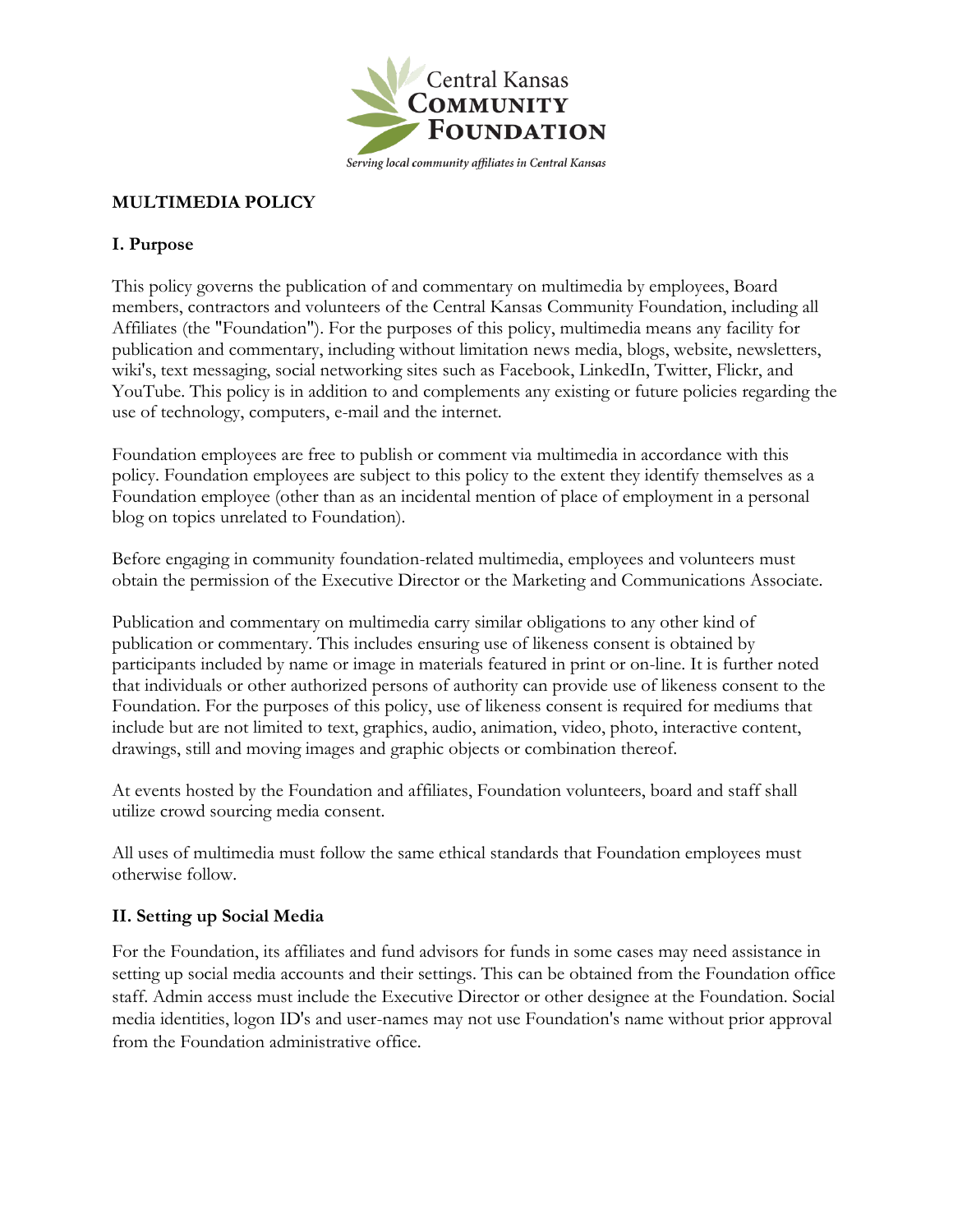### **III. Confidentiality and Intellectual Property**

It's perfectly acceptable to talk about your work and have a dialog with the community, but it is unacceptable to publish confidential information or use individual or organizational images or multimedia without consent. Unless specifically authorized in writing by the Executive Director or designee, Foundation personnel are not authorized to, and therefore are restricted from, speaking on behalf of the Foundation through multimedia.

Foundation personnel, board members, contractors and volunteers must adhere to the Foundation's Policy on Confidentiality in their use of multimedia. This means they may not discuss any confidential and/or proprietary work-related matters or information through multimedia. Likewise, posts through multimedia mediums that are confidential and/or proprietary, involving donors or grantees; Foundation-related documents; or that would violate the Foundation's Policy on Confidentiality are not permissible.

## **IV. Protect your own privacy**

Privacy settings on multimedia platforms should be set to allow anyone to see profile information similar to what would be on the Foundation website. Other privacy settings that might allow others to post information or see information that is personal should be set to limit access. Be mindful of posting information that you would not want the public to see.

## **V. Be Honest**

Do not blog anonymously, using pseudonyms or false screen names. The Foundation is committed to transparency and honesty. Use your real name, be clear who you are, and identify that you work for Foundation. Do not say anything that is dishonest, untrue, or misleading. If you have a vested interest in something you are discussing, point it out. But also, be prudent about protecting yourself and your privacy. What you publish will be around for a long time, so consider the content carefully and also be cautious about disclosing personal details.

# **VI. Respect copyright laws**

It is critical that you show proper respect for the laws governing copyright and fair use or fair dealing of copyrighted material owned by others, including Foundation's own copyrights and brands. You should never quote more than short excerpts of someone else's work, and always attribute such work to the original author/source. It is good general practice to link to others' work rather than reproduce it.

### **VII. Respect your audience, Foundation, and your coworkers**

The public in general, and Foundation's employees and customers/clients specifically, represent a diverse set of customs, values and points of view. Don't say anything contradictory or in conflict with the Foundation website. Don't be afraid to be yourself but do so respectfully. This includes not only the obvious (no ethnic slurs, offensive comments, defamatory comments, personal insults, obscenity, etc.) but also proper consideration of privacy and of topics that may be considered objectionable or inflammatory - such as politics and religion. Use your best judgment and be sure to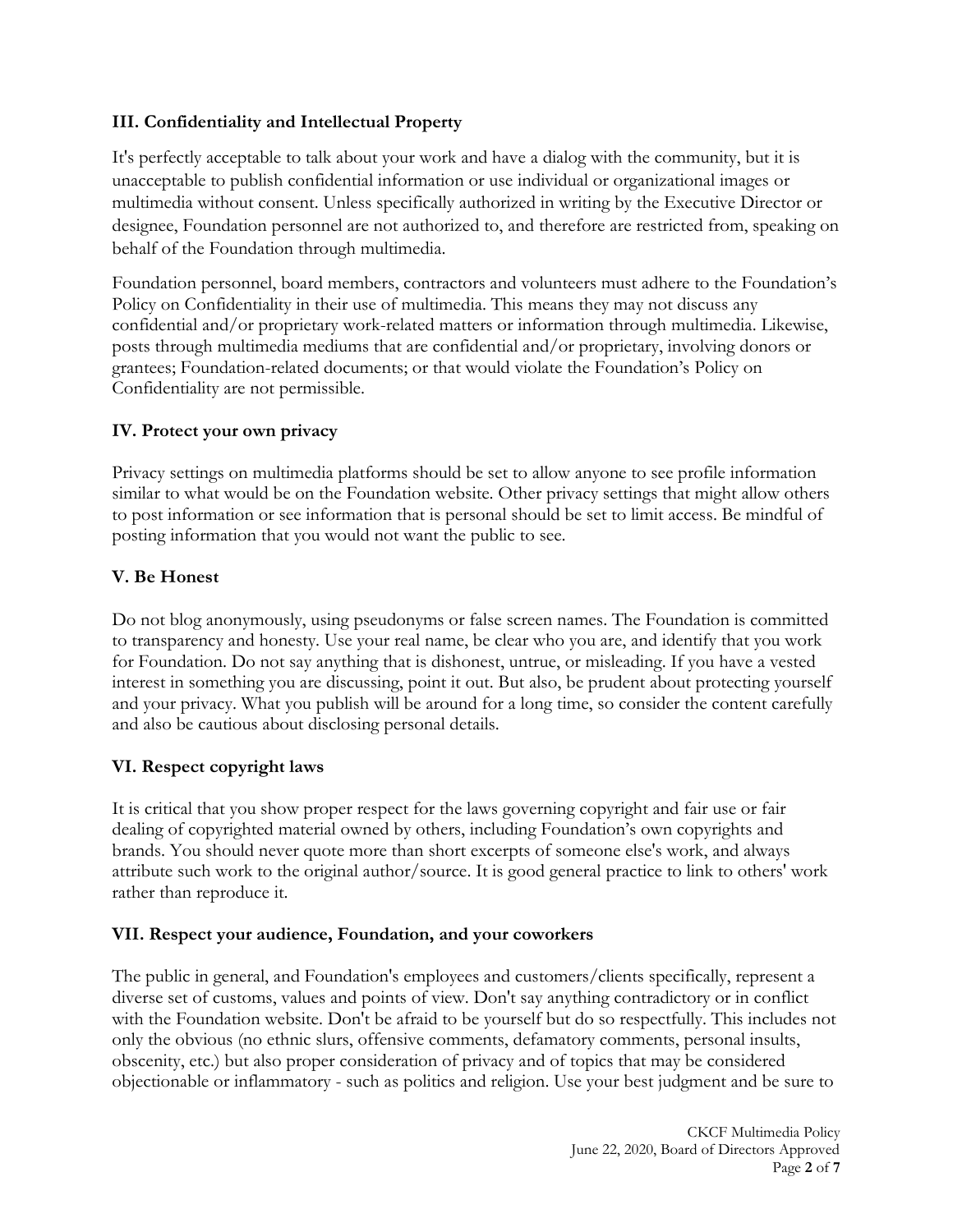make it clear that the views and opinions expressed are yours alone and do not represent the official views of Foundation.

### **VIII. Protect Foundation customers/clients, business partners and suppliers**

Customers/clients, partners or suppliers should not be cited or obviously referenced without their approval. Never identify a customer/client, partner or supplier by name without permission and never discuss confidential details of a customer engagement. It is acceptable to discuss general details about kinds of projects and to use non-identifying pseudonyms fora customer/client (e.g., Customer 123) so long as the information provided does not violate any non-disclosure agreements that may be in place with the customer or make it easy for someone to identify the customer. Your blog is not the place to "conduct business" with a customer/client.

## **IX. Controversial Issues**

If you see misrepresentations made about Foundation in the media, you may point that out and notify Foundation's Executive Director immediately. Always do so with respect and with the facts. If you speak about others, make sure what you say is factual and that it does not disparage that party. Avoid arguments. Don't try to settle scores or goad competitors or others into inflammatory debates. Make sure what you are saying is factually correct.

## **X. Be the first to respond to your own mistakes**

If you make an error, be up front about your mistake and correct it quickly. If you choose to modify an earlier post, make it clear that you have done so. If someone accuses you of an improper post (such as their copyrighted material or a defamatory comment about them), remove it immediately and notify Foundation's Executive Director immediately.

# **XI. Disclaimers**

Many multimedia users include a prominent disclaimer saying who they work for, but that they're not speaking officially. This is good practice and is encouraged. However, it may not be legally binding.

# **XII. Don't forget your day job.**

Make sure that blogging does not interfere with your job or commitments to customers/clients.

# **XIII. Enforcement**

Policy violations will be subject to disciplinary action, up to and including termination for cause. If you have questions about the terms of this policy, direct them to the Foundation's Executive Director. The Foundation reserves the right to take legal action against personnel who engage in prohibited or unlawful conduct. Violations by members of the board and other volunteers may lead to dismissal from the board or committee on which the volunteer serves.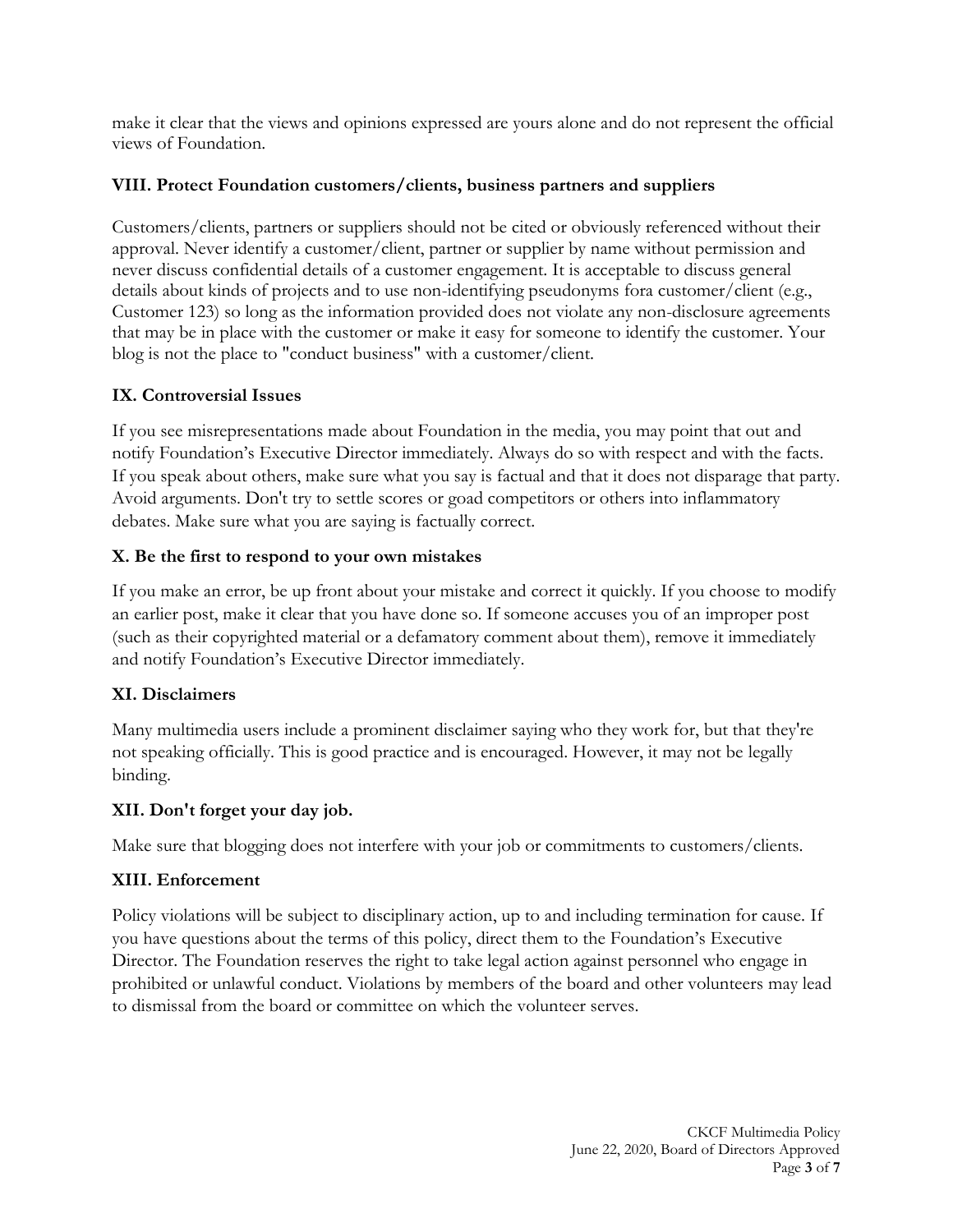#### **ADDENDUM**

Multimedia Consent Form Formats

### **Consent and Release for Use of Likeness in Multi-Media Scholarship Verification Form\***

I, the undersigned, consent having my imagine or likeness used in print or digital photograph(s), as part of a video and/or in interviews for purposes of education and/or public relations for Central Kansas Community Foundation, including their Affiliates as well as for the news media. Such education and public relations may include but are not limited to advertising, videos, sound bits, news releases, newsletters, brochures, and/or fundraising materials.

 $\mathcal{L} = \{ \mathcal{L} = \{ \mathcal{L} = \mathcal{L} \} \cup \{ \mathcal{L} = \{ \mathcal{L} = \mathcal{L} \} \cup \{ \mathcal{L} = \{ \mathcal{L} = \mathcal{L} \} \cup \{ \mathcal{L} = \{ \mathcal{L} = \mathcal{L} \} \cup \{ \mathcal{L} = \{ \mathcal{L} = \mathcal{L} \} \cup \{ \mathcal{L} = \{ \mathcal{L} = \mathcal{L} \} \cup \{ \mathcal{L} = \{ \mathcal{L} = \mathcal{L} \} \cup \{ \mathcal{L} = \{ \mathcal{L}$ 

Signature

 $\overline{\phantom{a}}$ 

Date

*\*Used for scholarship recipients and occasionally for scholarship applicants.*

\_\_\_\_\_\_\_\_\_\_\_\_\_\_\_\_\_\_\_\_\_\_\_\_\_\_\_\_\_\_\_\_\_\_\_\_\_\_\_\_\_\_\_\_\_\_\_\_\_\_\_\_\_\_

### **Consent and Release for Use of Likeness in Multi-Media Compliance Documents Confidentiality/Conflict of Interest Form\***

In addition, I, the undersigned, consent having my imagine or likeness used in print or digital photograph(s), as part of a video and/or in interviews for purposes of education and/or public relations for Central Kansas Community Foundation, including their Affiliates as well as for the news media. Such education and public relations may include but are not limited to advertising, videos, sound bits, news releases, newsletters, brochures, and/or fundraising materials.

\_\_\_\_\_\_\_\_\_\_\_\_\_\_\_\_\_\_\_\_\_\_\_\_\_\_\_\_\_\_\_\_\_\_\_\_\_\_\_\_\_\_\_\_\_\_\_\_\_\_\_\_\_\_\_\_\_\_\_\_\_\_\_\_\_\_\_\_\_\_\_\_\_\_\_\_\_\_

Signature

 $\overline{\phantom{a}}$  , where  $\overline{\phantom{a}}$ 

Date

*\*All staff, board members, consultants, and volunteers complete this at least annually.*

\_\_\_\_\_\_\_\_\_\_\_\_\_\_\_\_\_\_\_\_\_\_\_\_\_\_\_\_\_\_\_\_\_\_\_\_\_\_\_\_\_\_\_\_\_\_\_\_\_\_\_\_\_\_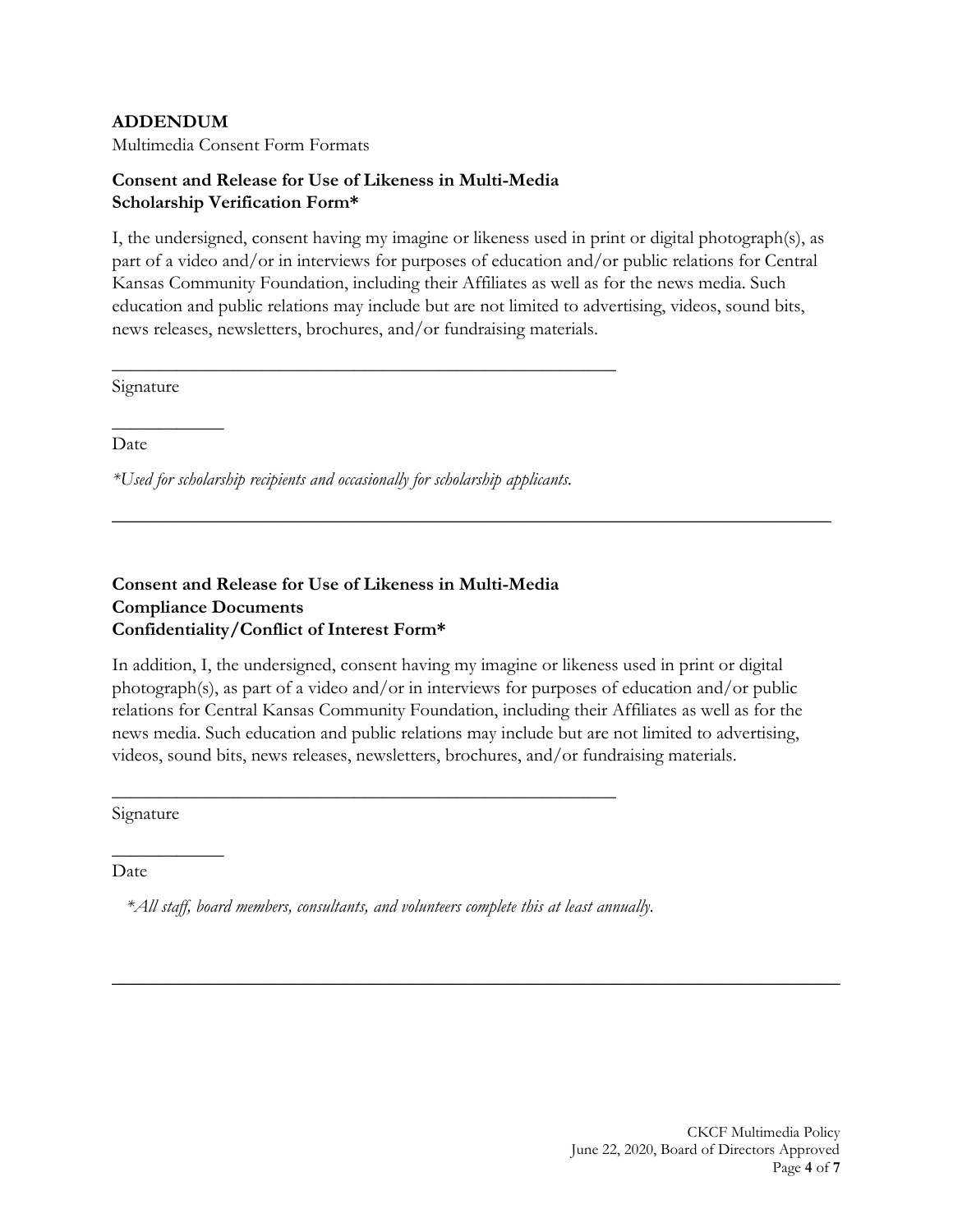### **Consent and Release for Use of Likeness in Multi-Media Release of Liability Form\***

In addition, I, the undersigned, consent having my imagine or likeness used in print or digital photograph(s), as part of a video and/or in interviews for purposes of education and/or public relations for Central Kansas Community Foundation, including their Affiliates as well as for the news media. Such education and public relations may include but are not limited to advertising, videos, sound bits, news releases, newsletters, brochures, and/or fundraising materials.

Signature

 $\overline{\phantom{a}}$ 

Date

*\*Individuals that participate in Foundation events complete this form before participating in the event at their own risk.*

\_\_\_\_\_\_\_\_\_\_\_\_\_\_\_\_\_\_\_\_\_\_\_\_\_\_\_\_\_\_\_\_\_\_\_\_\_\_\_\_\_\_\_\_\_\_\_\_\_\_\_\_\_\_\_\_\_\_\_\_\_\_\_\_\_\_\_\_\_\_\_\_\_\_\_\_\_\_

## **Consent and Release Form for Use of Likeness in Multi-Media Minor Consent Form\***

\_\_\_\_\_\_\_\_\_\_\_\_\_\_\_\_\_\_\_\_\_\_\_\_\_\_\_\_\_\_\_\_\_\_\_\_\_\_\_\_\_\_\_\_\_\_\_\_\_\_\_\_\_\_

\_\_\_\_\_\_\_\_\_\_\_\_\_\_\_\_\_\_\_\_\_\_\_\_\_\_\_\_\_\_\_\_\_\_\_\_\_\_\_\_\_\_\_\_\_\_\_\_\_\_\_\_\_\_

I, \_\_\_\_\_\_\_\_\_\_\_\_\_\_\_\_\_\_\_\_\_\_\_\_\_\_\_\_\_\_\_\_\_\_\_, the undersigned parent or guardian of \_\_\_\_\_\_\_\_\_\_\_\_\_\_\_\_\_\_\_\_\_\_\_, consent to my child being photographed and/or interviewed for purposes of education and/or public relations for Central Kansas Community Foundation or for the news media. Such education and public relations may include but are not limited to advertising, videos, sound bits, news releases, newsletters, brochures, and/or fundraising materials.

*\_\_\_\_\_\_\_\_\_\_\_\_\_\_\_\_\_\_\_\_\_\_\_\_\_\_\_\_\_\_\_\_\_\_\_\_\_\_\_\_\_\_\_\_\_\_\_\_\_\_\_\_\_\_\_\_\_\_\_\_\_\_\_\_\_\_\_\_\_\_\_\_\_\_\_\_\_\_*

Signature

 $\overline{\phantom{a}}$ 

Date

*\*Completed by parent or guardian for anyone under the age of 18.*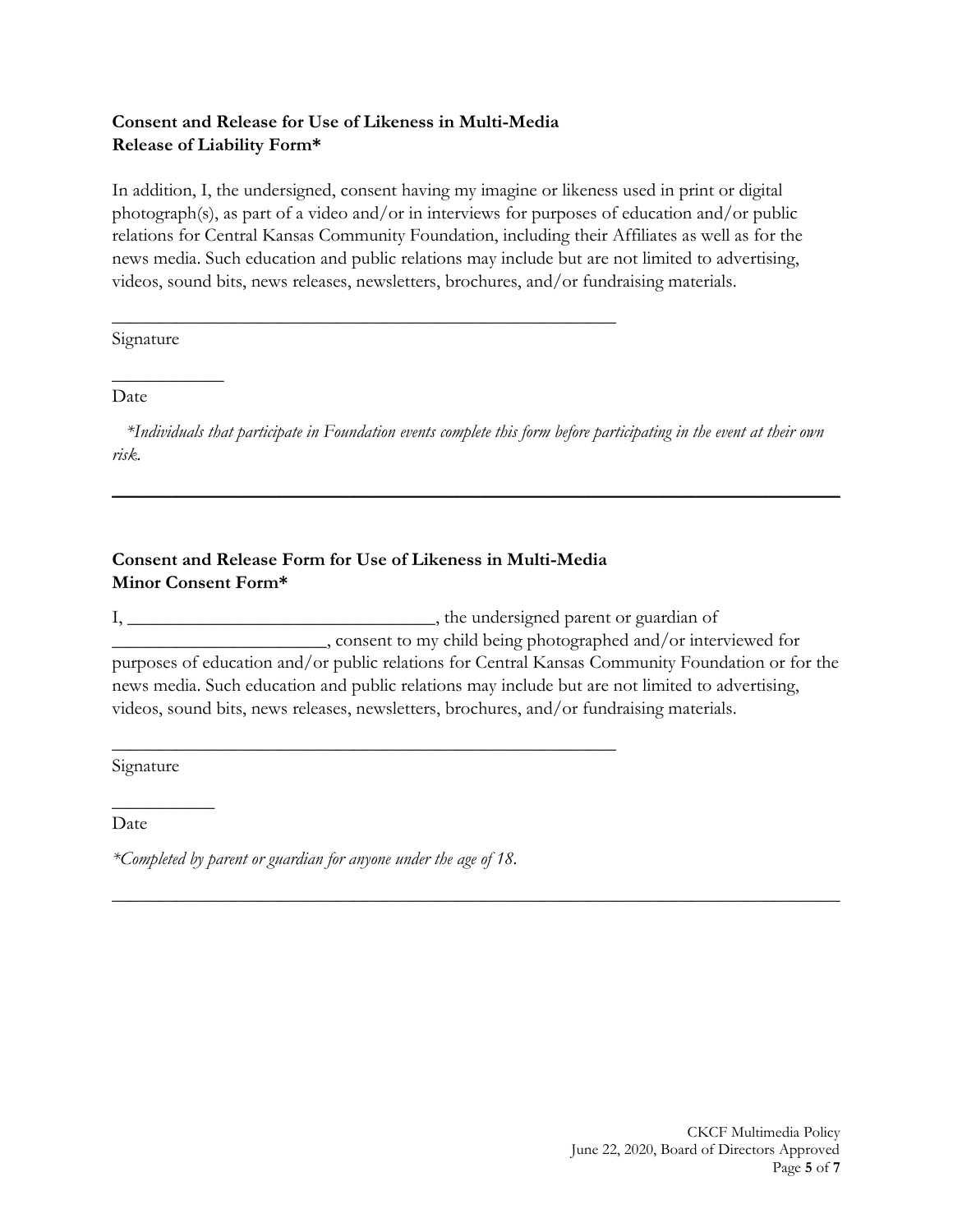# **Consent and Release Form for Use of Likeness in Multi-Media Individual or Organizational\***

### **Name:**

# **Institution or Organization (if applicable):**

As noted above, I the undersigned, on behalf of myself and/or the institution/organization listed above, consent to having my imagine or likeness used in print or digital photograph(s), as part of a video and/or in interviews for purposes of education and/or public relations for Central Kansas Community Foundation, including their Affiliates as well as for the news media. Such education and public relations may include but are not limited to advertising, videos, sound bits, news releases, newsletters, brochures, and/or fundraising materials.

\_\_\_\_ *(Individual Consent)* By signing below, I agree to the terms stated above regarding release and consent of my likeness being used for multi-media purposes.

\_\_\_\_ *(Organizational Consent)* By signing below on behalf of an institution or organization, I agree that any required internal consents and releases for use of likeness have been obtained for all employees, consumer/clients and other individuals represented in provided multi-media. Furthermore, I have the authority to sign consent and release for use of likeness on behalf of the institution/organization, employees and consumers/clients represented in multi-media provided by me and authorize use of the multi-media by the Central Kansas Community Foundation, including their affiliates in all promotional applications.

Signature (state title if signing for an institution/organization)

\_\_\_\_\_\_\_\_\_\_\_\_\_\_\_\_\_\_\_\_\_\_\_\_\_\_\_\_\_\_\_\_\_\_\_\_\_\_\_\_\_\_\_\_\_\_\_\_\_\_\_\_\_

#### Date

 $\overline{\phantom{a}}$ 

\*Most broadly used release for participants in our events and activities, grantees and others included in multi-media mediums.